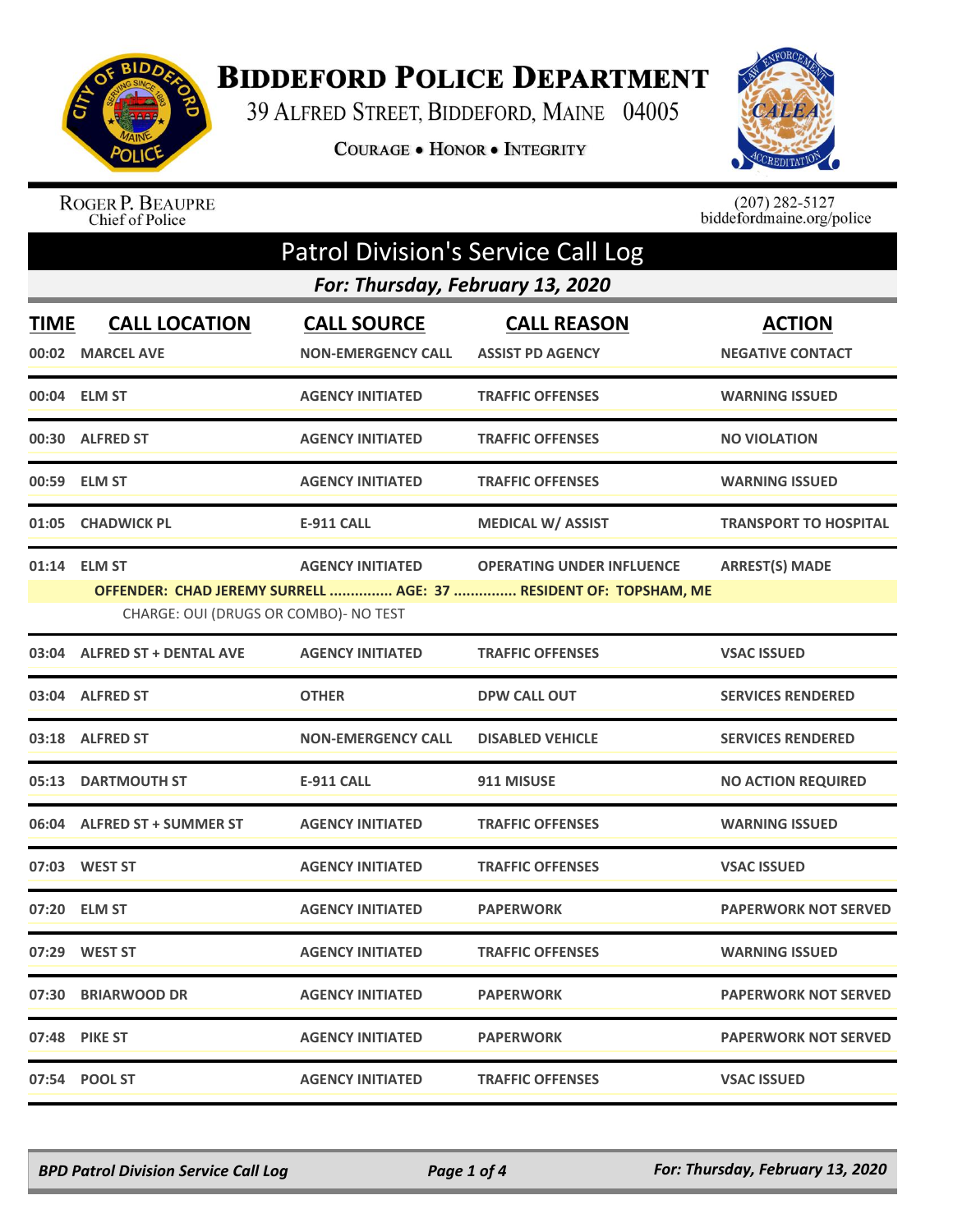| <b>TIME</b> | <b>CALL LOCATION</b><br>08:02 ELM ST + GOOCH ST    | <b>CALL SOURCE</b><br><b>AGENCY INITIATED</b> | <b>CALL REASON</b><br><b>TRAFFIC OFFENSES</b> | <b>ACTION</b><br><b>NO VIOLATION</b> |
|-------------|----------------------------------------------------|-----------------------------------------------|-----------------------------------------------|--------------------------------------|
|             | 08:19 POOL ST                                      | <b>AGENCY INITIATED</b>                       | <b>TRAFFIC OFFENSES</b>                       | <b>VSAC ISSUED</b>                   |
| 09:15       | <b>BRIARWOOD DR</b>                                | <b>AGENCY INITIATED</b>                       | <b>PAPERWORK</b>                              | <b>PAPERWORK NOT SERVED</b>          |
|             | 09:16 DEARBORN AVE                                 | <b>NON-EMERGENCY CALL</b>                     | <b>SCAM</b>                                   | <b>REFERRED OTHER AGENCY</b>         |
|             | 09:18 HILLS BEACH RD                               | <b>AGENCY INITIATED</b>                       | <b>TRAFFIC OFFENSES</b>                       | <b>WARNING ISSUED</b>                |
|             | 09:26 ALFRED ST                                    | <b>NON-EMERGENCY CALL</b>                     | <b>TRAINING DISPATCH</b>                      | <b>SERVICES RENDERED</b>             |
|             | 09:40 WILLETT ST                                   | <b>RADIO</b>                                  | <b>48 HOUR RULE</b>                           | <b>SERVICES RENDERED</b>             |
|             | 09:41 MAIN ST                                      | <b>NON-EMERGENCY CALL</b>                     | <b>ANIMAL COMPLAINT</b>                       | <b>NO ACTION REQUIRED</b>            |
| 09:49       | <b>MASON ST</b>                                    | <b>AGENCY INITIATED</b>                       | <b>ANIMAL COMPLAINT</b>                       | <b>NEGATIVE CONTACT</b>              |
|             | 09:59 POOL ST                                      | <b>AGENCY INITIATED</b>                       | <b>INFO</b>                                   | <b>SERVICES RENDERED</b>             |
|             | 10:07 WASHINGTON ST + JEFFERSON S AGENCY INITIATED |                                               | <b>TRAFFIC OFFENSES</b>                       | <b>WARNING ISSUED</b>                |
| 10:10       | <b>WASHINGTON ST</b>                               | <b>AGENCY INITIATED</b>                       | <b>TRAFFIC OFFENSES</b>                       | <b>WARNING ISSUED</b>                |
|             | 10:10 SOUTH ST                                     | <b>AGENCY INITIATED</b>                       | <b>TRAFFIC OFFENSES</b>                       | <b>VSAC ISSUED</b>                   |
|             | <b>10:18 MAIN ST</b>                               | <b>NON-EMERGENCY CALL</b>                     | <b>ALL OTHER</b>                              | <b>SERVICES RENDERED</b>             |
|             | 10:29 SOUTH ST                                     | <b>AGENCY INITIATED</b>                       | <b>TRAFFIC OFFENSES</b>                       | <b>WARNING ISSUED</b>                |
|             | 10:36 KEELY WAY                                    | <b>E-911 CALL</b>                             | 911 MISUSE                                    | <b>NEGATIVE CONTACT</b>              |
|             | 10:39 SOUTH ST                                     | <b>AGENCY INITIATED</b>                       | <b>TRAFFIC OFFENSES</b>                       | <b>WARNING ISSUED</b>                |
|             | 10:52 MAY ST                                       | <b>AGENCY INITIATED</b>                       | <b>TRAFFIC OFFENSES</b>                       | <b>VSAC ISSUED</b>                   |
|             | 11:04 ALFRED ST                                    | <b>AGENCY INITIATED</b>                       | <b>TRAFFIC OFFENSES</b>                       | <b>WARNING ISSUED</b>                |
|             | 11:06 BRIARWOOD DR                                 | <b>AGENCY INITIATED</b>                       | <b>PAPERWORK</b>                              | <b>PAPERWORK SERVED</b>              |
|             | 11:13 RAYMOND ST                                   | E-911 CALL                                    | <b>JUVENILE OFFENSES</b>                      | <b>SERVICES RENDERED</b>             |
|             | 11:15 ELM ST                                       | <b>AGENCY INITIATED</b>                       | <b>TRAFFIC OFFENSES</b>                       | <b>VSAC ISSUED</b>                   |
|             | <b>11:20 MAIN ST</b>                               | <b>NON-EMERGENCY CALL</b>                     | <b>ARTICLES LOST/FOUND</b>                    | <b>SERVICES RENDERED</b>             |
|             | 11:36 MORIN ST + ELM ST                            | <b>NON-EMERGENCY CALL</b>                     | <b>SUSPICION</b>                              | <b>SERVICES RENDERED</b>             |
|             | <b>11:43 HILL ST</b>                               | <b>AGENCY INITIATED</b>                       | <b>TRAFFIC OFFENSES</b>                       | <b>WARNING ISSUED</b>                |

*BPD Patrol Division Service Call Log Page 2 of 4 For: Thursday, February 13, 2020*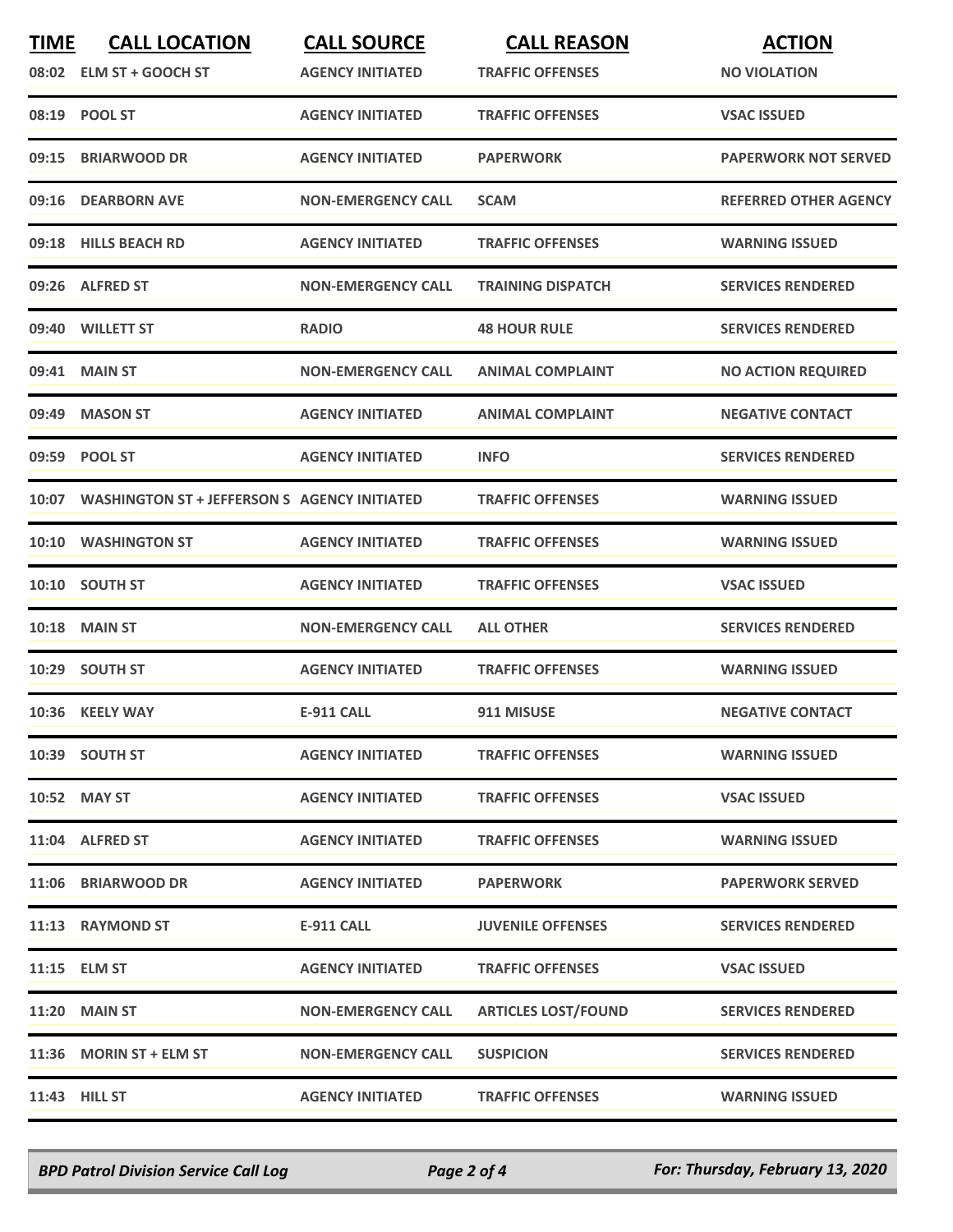| <b>TIME</b> | <b>CALL LOCATION</b><br>11:50 ELM ST + PRECOURT ST                             | <b>CALL SOURCE</b><br><b>AGENCY INITIATED</b> | <b>CALL REASON</b><br><b>DISABLED VEHICLE</b>                      | <b>ACTION</b><br><b>SERVICES RENDERED</b> |  |
|-------------|--------------------------------------------------------------------------------|-----------------------------------------------|--------------------------------------------------------------------|-------------------------------------------|--|
|             | 11:53 SOUTH ST                                                                 | <b>NON-EMERGENCY CALL</b>                     | <b>DOMESTIC COMPLAINTS</b>                                         | <b>SERVICES RENDERED</b>                  |  |
|             | 12:10 ALFRED ST                                                                | <b>NON-EMERGENCY CALL</b>                     | <b>COURT ORDERED CHECK IN</b>                                      | <b>SERVICES RENDERED</b>                  |  |
|             | 12:28 WEST ST + WESTWOOD DR                                                    | <b>AGENCY INITIATED</b>                       | <b>TRAFFIC OFFENSES</b>                                            | <b>VSAC ISSUED</b>                        |  |
|             | 12:29 FREEMAN ST + CLIFFORD ST                                                 | <b>WALK-IN AT STATION</b>                     | <b>48-HR RULE</b>                                                  | <b>SERVICES RENDERED</b>                  |  |
|             | 12:39 ELM ST                                                                   | <b>NON-EMERGENCY CALL</b>                     | <b>TRESPASSING</b>                                                 | <b>SERVICES RENDERED</b>                  |  |
|             | 12:42 WEST ST                                                                  | <b>OTHER</b>                                  | <b>THEFT</b>                                                       | <b>REPORT TAKEN</b>                       |  |
|             | 13:39 CLEAVES ST                                                               | <b>NON-EMERGENCY CALL</b>                     | <b>CHECK WELFARE</b>                                               | <b>NEGATIVE CONTACT</b>                   |  |
|             | 14:13 HILL ST                                                                  | <b>NON-EMERGENCY CALL</b>                     | <b>48-HR RULE</b>                                                  | <b>SERVICES RENDERED</b>                  |  |
|             | 14:15 ROCKY WAY                                                                | <b>E-911 CALL</b>                             | 911 MISUSE                                                         | <b>NO ACTION REQUIRED</b>                 |  |
|             | 14:19 POOL ST                                                                  | <b>AGENCY INITIATED</b>                       | <b>TRAFFIC OFFENSES</b>                                            | <b>WARNING ISSUED</b>                     |  |
|             | 15:15 SOUTH ST                                                                 | <b>E-911 CALL</b>                             | <b>TRESPASSING</b>                                                 | <b>SERVICES RENDERED</b>                  |  |
|             | 15:17 ALFRED ST                                                                | <b>WALK-IN AT STATION</b>                     | <b>SUSPICION/SCAM</b>                                              | <b>SERVICES RENDERED</b>                  |  |
|             | 15:30 MAIN ST                                                                  | <b>E-911 CALL</b>                             | <b>HARASSMENT</b>                                                  | <b>UNFOUNDED</b>                          |  |
|             | 15:53 ELM ST + WACO DR                                                         | <b>AGENCY INITIATED</b>                       | <b>TRAFFIC OFFENSES</b>                                            | <b>CITATION ISSUED</b>                    |  |
|             |                                                                                |                                               | OFFENDER: TABETHA L LIBBY  AGE: 32  RESIDENT OF: SCARBOROUGH, ME   |                                           |  |
|             |                                                                                | CHARGE: OPERATING WITH SUSPENDED REGISTRATION |                                                                    |                                           |  |
|             | 15:53 ANDREWS RD                                                               | <b>E-911 CALL</b>                             | 911 MISUSE                                                         | <b>NO ACTION REQUIRED</b>                 |  |
|             | 16:17 SOUTH ST                                                                 | <b>RADIO</b>                                  | <b>WARRANT ARREST</b>                                              | <b>ARREST(S) MADE</b>                     |  |
|             |                                                                                |                                               | OFFENDER: LORI ANNE THIBODEAU  AGE: 42  RESIDENT OF: BIDDEFORD, ME |                                           |  |
|             | CHARGE: UNLAWFUL POSSESSION OF SCHEDULED DRUG<br><b>CHARGE: WARRANT ARREST</b> |                                               |                                                                    |                                           |  |
|             | 16:22 ALFRED ST                                                                | <b>E-911 CALL</b>                             | <b>ROAD HAZARD</b>                                                 | <b>GONE ON ARRIVAL</b>                    |  |
|             | 16:26 PRECOURT ST + ELM ST                                                     | <b>AGENCY INITIATED</b>                       | <b>DISABLED VEHICLE</b>                                            | <b>SERVICES RENDERED</b>                  |  |
|             | 17:22 ALFRED ST                                                                | <b>NON-EMERGENCY CALL</b>                     | <b>CAR SEAT DETAIL</b>                                             | <b>SERVICES RENDERED</b>                  |  |
|             | 17:46 FOSS ST                                                                  | <b>NON-EMERGENCY CALL</b>                     | <b>RAPE</b>                                                        | <b>REPORT TAKEN</b>                       |  |